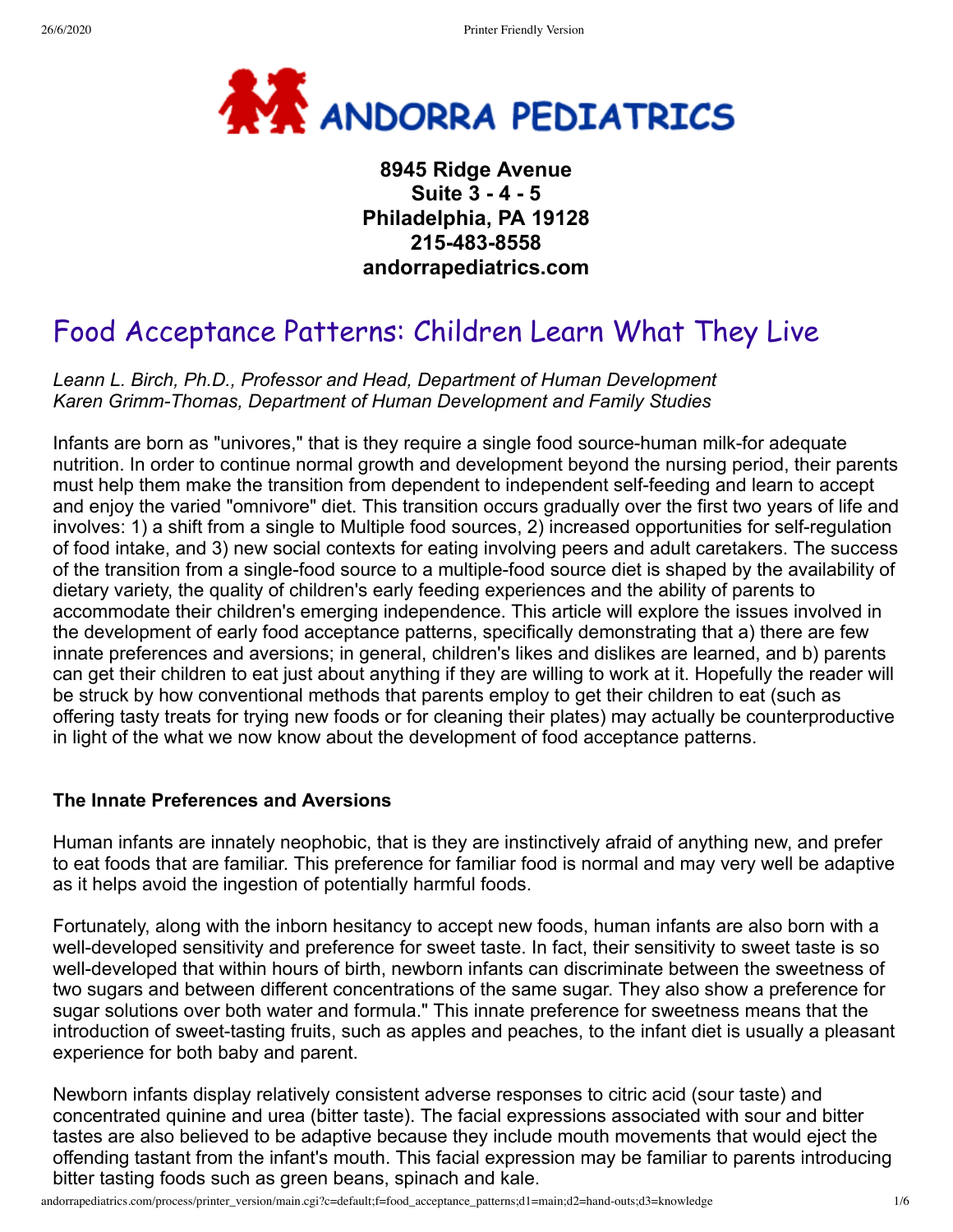The recognition or preference for salt taste is not evident in the newborn period and does not appear until four to six months of age. Although this postnatal change may be due to the maturation of saltspecific receptors on the tongue, early experiences with salted and unsalted foods also shape infants' preferences for added salt in foods.

The characteristics that enhance or detract from a food's palatability are many and varied. Taste is just one component. For example, the palatable nature of fat is not derived from a unique "fat" taste receptor on the tongue. Rather it is the volatiles that are carried in fat that add flavor and make foods containing fat palatable. The characteristics that fat imparts to foods differ quite dramatically across various food systems. Fats can make some foods greasy, some creamy, and some flaky as in the case of pie crust. There are no studies that currently suggest that the preference for fat is innate. Flavor (a combination of taste and smell), as well as texture, color, viscosity, temperature and irritation (such as the "heat" in hot sauce) are all very important to a food's perceived palatability

# **For the Most Part, Food Acceptance Patterns are Learned**

While innate taste preferences and aversions clearly exist and children usually prefer familiar foods to novel ones, their food acceptance patterns can be altered. The three factors that have greatest impact on shaping food acceptance patterns are 1) opportunities for repeated exposure to new foods, 2) the social context of meals, and 3) associative learning (either conditioned food preferences or conditioned aversions).

# Repeated Exposure:

Given that babies and young children prefer to eat foods that are familiar, one approach for increasing children's acceptance of novel foods is to increase the food's "familiarity." Sullivan and Birch recently investigated whether newly weaned infants' acceptance of novel foods could be altered with repeated exposure. The data revealed that infants participating in the study dramatically increased their intake of vegetables, doubling their intake from about ~30g to about ~60g after five to ten exposures. An unanticipated result of the study was that breast-fed infants showed greater increases in their novel food acceptances than did bottle-fed infants. The authors hypothesize that this difference may be due to the fact that breast-fed infants experience a variety of flavors from the mother's diet via her breast milk, which may have made some flavors seem familiar. On the other hand, bottle-fed infants experience a single flavor throughout the nursing period, which would make all other food flavors seem new.

Unfortunately, parents often do not appreciate that their children's initial rejection of new foods is normal and that their children can learn to accept and enjoy new foods after repeated exposures to them. The commonly held view is that the initial rejection of a food is a signal of their child's fixed, immutable dislike for it. As a result, parents do not provide repeated experience with the food, and deprive their child of the opportunity to learn to like it. Before long, the parents come to believe they have a "picky eater" on their hands. The problem can easily be overcome if parents repeatedly offer new foods in a positive, patient manner.

Studies with children have found that experience also plays a role in the acquisition of preferences for food-flavorant combinations.' " Sullivan and Birch found that when four-year-olds were randomly assigned to receive repeated experiences with either sweetened, salted or plain tofu (a food unfamiliar to all of the children prior to the experiment), a preference for the experienced food-flavorant combination was enhanced across all three groups. With respect to a generalization of the flavorant preference, none was noted, which indicates that the preferences for the flavorants were contextspecific and limited to the tofu-flavorant combination. Further, the children who experienced either the sweet- or salty-flavored tofu preferred the plain even less than when it was completely novel at the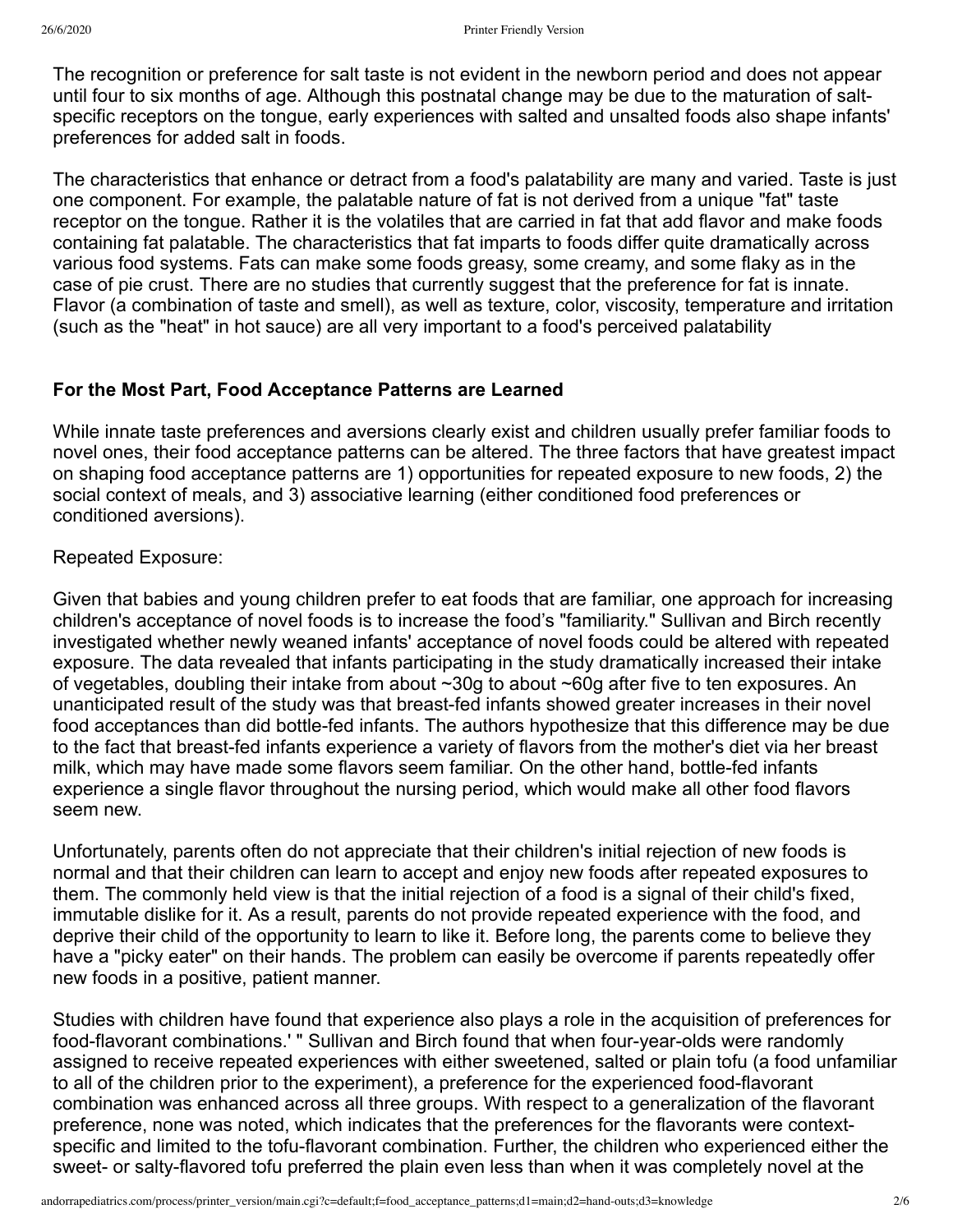beginning of the experiment. The same was true with regard to sweet and salty-flavored tofu for children who repeatedly experienced the plain tofu. These results indicate that, with repeated exposure and in the absence of an aversive presentation context or consequence, children will learn to like what they are given to eat.

# **Social Context:**

Routine family meals teach children about their culture's rules of cuisine, that is, which foods their culture finds edible and which it does not. For example, by watching what others eat and don't eat, children learn which foods are "dangerous and which are not. They also learn what is perceived as "disgusting." In our culture it may not be dangerous to eat insects or dogs, but it would be considered disgusting by most Americans' standards. Routine mealtime experiences also teach children which food combinations their culture finds acceptable and which it does not. In the US, ketchup on hamburgers is commonly enjoyed, but ketchup on apples is not. Finally, rules of cuisine dictate which meals are eaten at which times of day and what foods are typically eaten at these meals.

Importantly, parents' predisposed beliefs about the anticipated acceptance or rejection of a food vary from culture to culture and can affect the parents' feeding behavior with regard to that food. For example, in the US culture, children are expected to dislike spinach, but in Japan, children are expected to like it. These expectations shape the feeding interaction between the parent and child and, ultimately, influence the child's acceptance of a particular food.

# **Associative conditioning:**

Children also learn food acceptance patterns through associative conditioning, which is simply the pairing of something in the environment with something else, resulting in a new response.

Probably the best example of associations with consequences are "conditioned aversions." A mealtime example of this would be the case in which you eat something and get sick afterwards. The next time that food is offered to you, you might say, "Ugh. No thank you." Most everyone has at least one food that they will not eat because it made them ill on one occasion. There is evidence that people retain these aversions decades later-even when the aversions are formed after only one pairing. Novel foods are particularly vulnerable to conditioned aversions."

A series of experiments conducted on developing food preferences found that common child feeding practices can actually create conditioned dislikes for healthy foods that parents want their children to consume. An example would be when parents routinely use sweet rewards to induce their children to eat their vegetables. The results of these experiments found that the children's preferences for the vegetable offered declined with this pairing, and their preferences for the highly palatable foods was enhanced-clearly the opposite of their parents' intended affect.

Similarly, studies investigating a related maneuver, using palatable foods as rewards for children's performance of desired behaviors, such as cleaning their plates or sitting quietly in the car, found that this pairing did have a positive effect on children's behaviors, but it also increased their preferences for the "reward" food." These were foods such as snack crackers and dried fruits, for which the children initially had neutral preferences. The increases in the children's preference for the "reward" foods persisted eight weeks later. In this particular experiment, increases were also seen in the children's preferences if the foods were offered in the context of a positive social interaction. If an adult said, "Hi Johnny, how are you today? Have some of this," the preference for the food still increased. However, if foods were presented non-socially and just left out on a counter as something the children could eat, there was no change in the children's acceptance of them.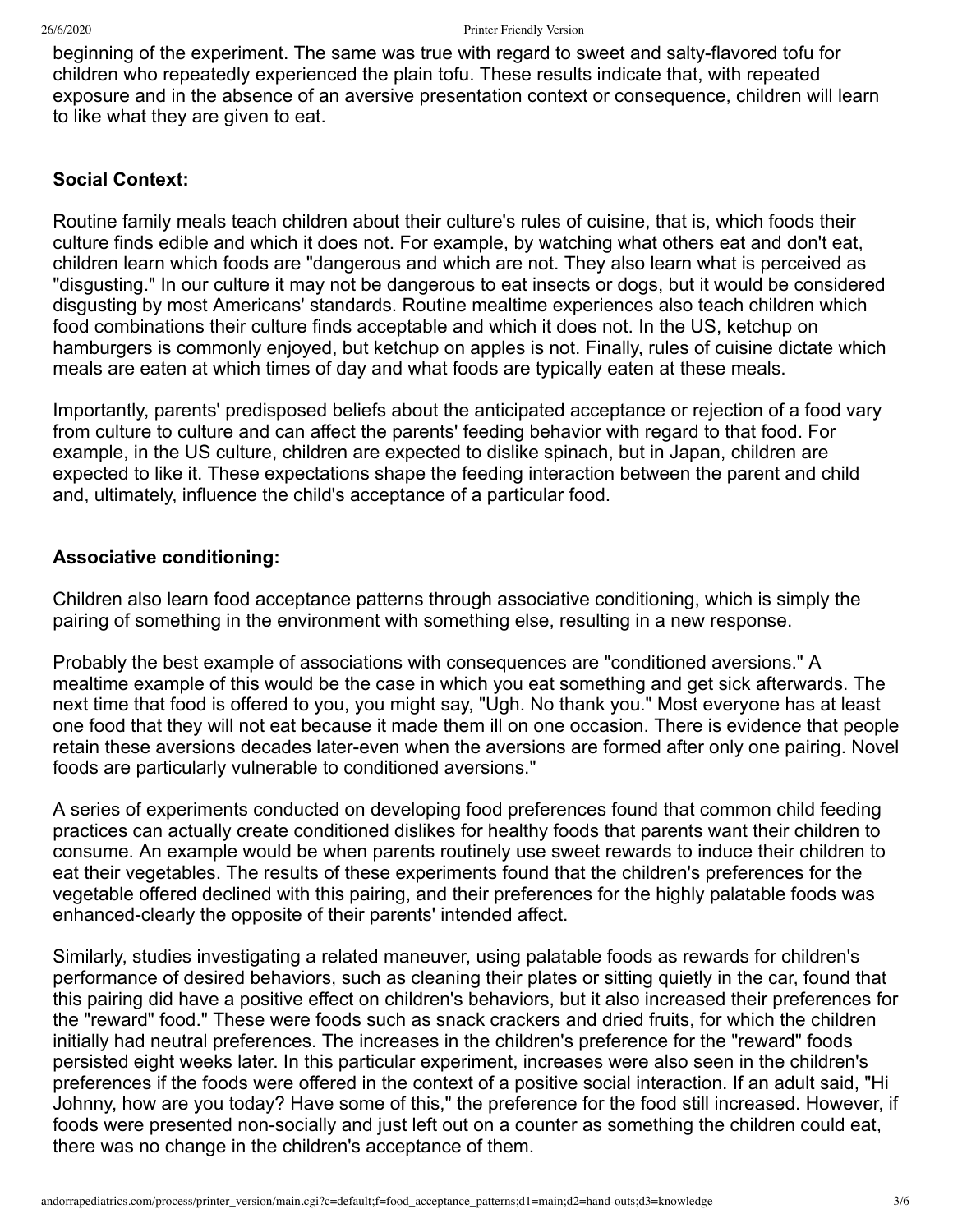#### 26/6/2020 Printer Friendly Version

Pairing the digestive response to the nutritional properties of foods with certain flavors can also increase a food's acceptance. Birch demonstrated that repeated experiences with flavored drinks of varying caloric density appear to alter children's preferences for specific flavors. In one study, young children came to prefer the taste of a high energy cherry drink over a low-energy almond drink. Likewise, significant changes were also seen in children's preferences for a high-energy cherry flavored drink versus their preference for a low-energy cherry drink. It may be that, similar to the innate aversion to bitter and sour taste, children's ability to learn to prefer foods with high sugar and fat contents is also an adaptive process. In situations where food is scarce, learning which flavors predict high energy content-and learning to prefer those foods- would be beneficial.

The practical questions that remain, then, are: Can children learn to effectively regulate their energy intake in the face of a preference for easily available high energy foods. And, why is it important that children like what they eat?

# **Food Acceptance Patterns Influence Intake Patterns**

Teaching children to accept and enjoy a variety of nutritious foods is important because children's food acceptance patterns influence their intake patterns which is to say that children generally eat what they like. The classic research by Davis demonstrated that, if offered a variety of nutritionally, appropriate foods, newly weaned infants and young children will self-select a healthy diet and regulate their intake over the course of several weeks or months. Moreover, Advise reported that the children's energy and macronutrient intake were well within the current guidelines. The children obtained 35% of energy from fat and 17% from protein. They grew well and suffered few childhood illnesses. The size and composition of the individual meals varied dramatically, and the children rarely consumed more than two or three of the ten to twelve foods presented at any given meal.

They also went on "food jags," eating only one or a few foods for several meals, then abandoning those foods in favor of others. Of course, the "trick" of this study, as Davis herself acknowledges, is that the children were only exposed to nutritious foods. No doubt the study would have had vastly different findings had the children been allowed to choose from the full complement of foods currently available on supermarket shelves.

Infants as young as six weeks old can regulate their energy intake. Research with two to five years olds has shown that, absent adult coercion and control, children have some capacity to regulate their caloric intake." Three year olds who are allowed to make independent food choices will alter their dietary intake depending on the caloric content of the foods served at the meal. They also will eat more at a meal that follows a low caloric meal than at one that follows a high caloric meal. And lastly if given repeated experience with a specific food, young children can learn to associate the flavor cries in that food with the post-ingestion consequences, and regulate their intake accordingly in subsequent encounters with the food. Interestingly, children apparently do a better job of listening to their hunger and satiety cries and regulating their food intake than their parents do."

Which foods children will consume at a meal is affected by the energy density of the foods consumed at the previous meal. Data on children's food preferences reveal that following a high energy first course, children will eliminate less preferred foods from a subsequent course, and continue to consume their preferred foods. Their preferred foods will tend to be relatively energy dense ones with high levels of sugar and fat, and those not eaten will tend to be good sources of micronutrients and generally lower in energy density."

# **Passing Eating Patterns From One Generation to the Next**

How parents handle their own food intake has a profound impact on their children's food acceptance,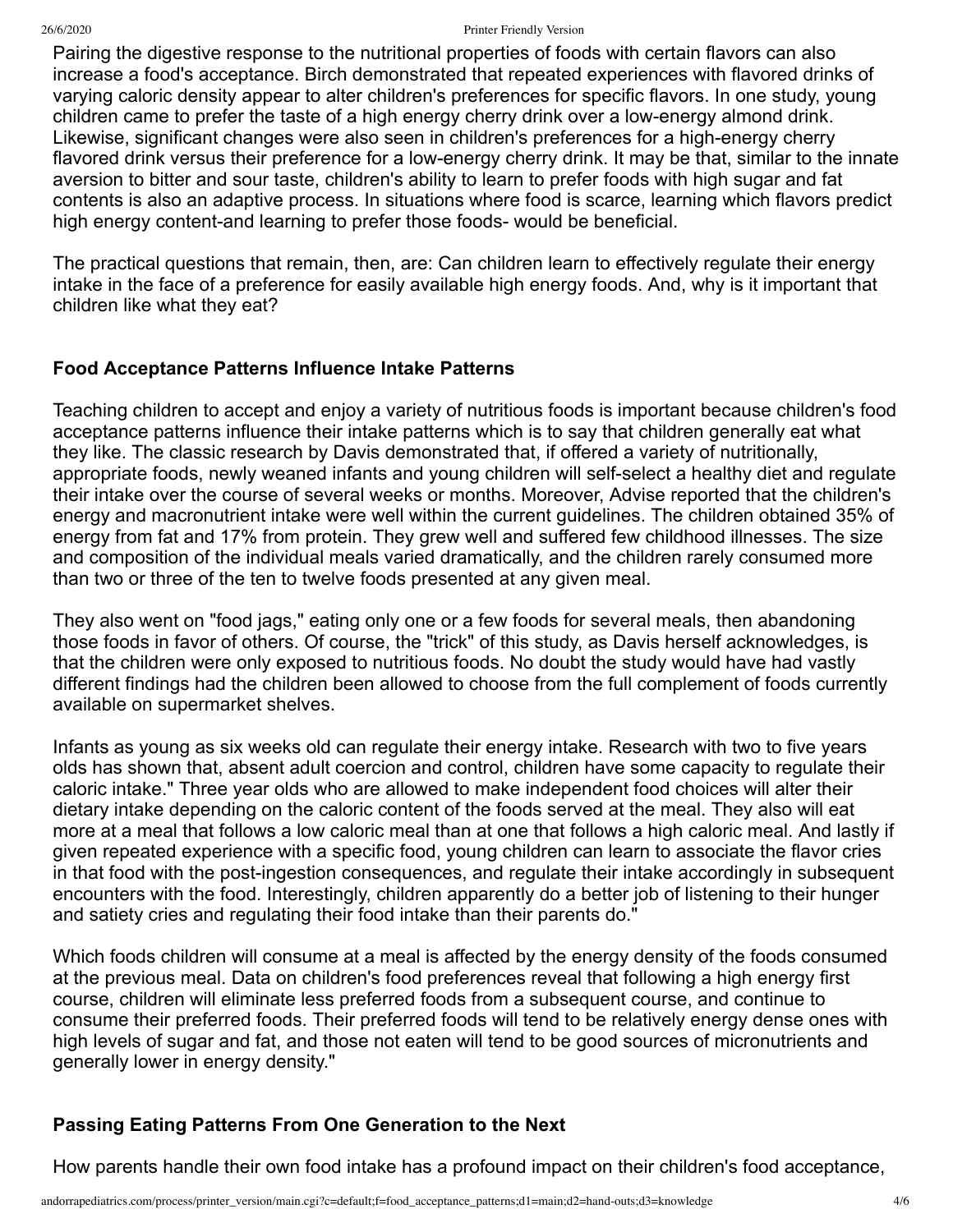#### 26/6/2020 Printer Friendly Version

preference and intake patterns. One study found that children who preferred high fat and caloriedense foods, have parents who also preferred them. Moreover, both the children who preferred the high fat foods and their parents had greater body mass indexes (BMI) than the child-parent pairs who had lesser preferences for these foods. This suggests that the high BMI parents are eating diets higher in fat and their children have ample opportunity to learn to like these foods. Therefore, with regard to fat intake, these parents are transferring their food preferences and intake patterns to their children.

Children's food preferences influence not only the types of foods that children will consume, but also the overall quality of their diets. In addition to finding significant correlations between children's preference for high fat foods and their parent's preference for them, the study with preschool children" found that children's preferences for high fat foods were significantly related to their selection and consumption of high fat foods and total dietary fat intake. Although the same menu was offered to all of the children, their food selection patterns produced variability in the quality of their diets. This research indicates that while the nutritional adequacy of young children's diets is constrained by the foods provided to them, children's choices from among those foods exert a considerable influence on the overall quality of their diets. Therefore, providing children with a variety of healthful foods from which to select their diets is essential, but not sufficient to ensure nutritional adequacy.

The appetite regulatory mechanism is a potentially important one in the maintenance of healthy weight. However, it is also very easy to turn off given that parental feeding practices often focus children's attention away from internal satiety cues, and direct them toward social cues of how much and when to eat, and on how much food is left on the plate. Parents who try to control what and how much their children eat impede their children s ability to regulate their energy intake, which can in turn, create higher adiposity and greater fatness in their children, particularly in girls. Recent studies have shown that parents who do nott trust their own intake regulation controls (e.g., they are either obese or constantly dieting), send signals to their children that internal hunger and satiety cues cannot be trusted and external controls need to be employed. The best predictor of children's responsiveness to energy density is parenting style in the feeding context. Johnson and Birch found that children's ability to regulate their energy intake was inversely related to the imposition of authoritative parental controls during eating.

# **How parents handle their own food intake has a profound impact on their children's food acceptance, preference and intake patterns.**

### **Parents can shape their children's healthy eating patterns**

For better or worse, parental food acceptance and intake patterns become deeply ingrained in the "nutritional psyche" of their children. Parents who model a healthy attitude toward eating, including listening to their internal hunger and satiety cues and eating a variety of nutritious foods, can shape their children's food acceptance patterns early in life and help them develop healthy eating patterns. The following are practical suggestions for parents to consider:

- Offer repeated exposure to variety of healthy foods. Children learn to like the foods that are made available to them. Be patient, as many as eight or 10 exposures may be needed.
- Start early. Make tasting new foods a pleasant family routine during infancy.
- Parents need to watch what they eat too because their children's willingness to try new foods is shaped by the way others in the family respond to them, either favorably or unfavorably.
- Watch the contexts in which all foods are presented or withheld. Rewarding children for eating a particular food only increases their dislike for the food. Subconsciously, children must be the thinking, "Gee, if he/she has to reward me for eating this stuff, it must not be very good." It is easy to turn eating into work. Avoid statements like, "Finish your spinach, then you can go out and play."